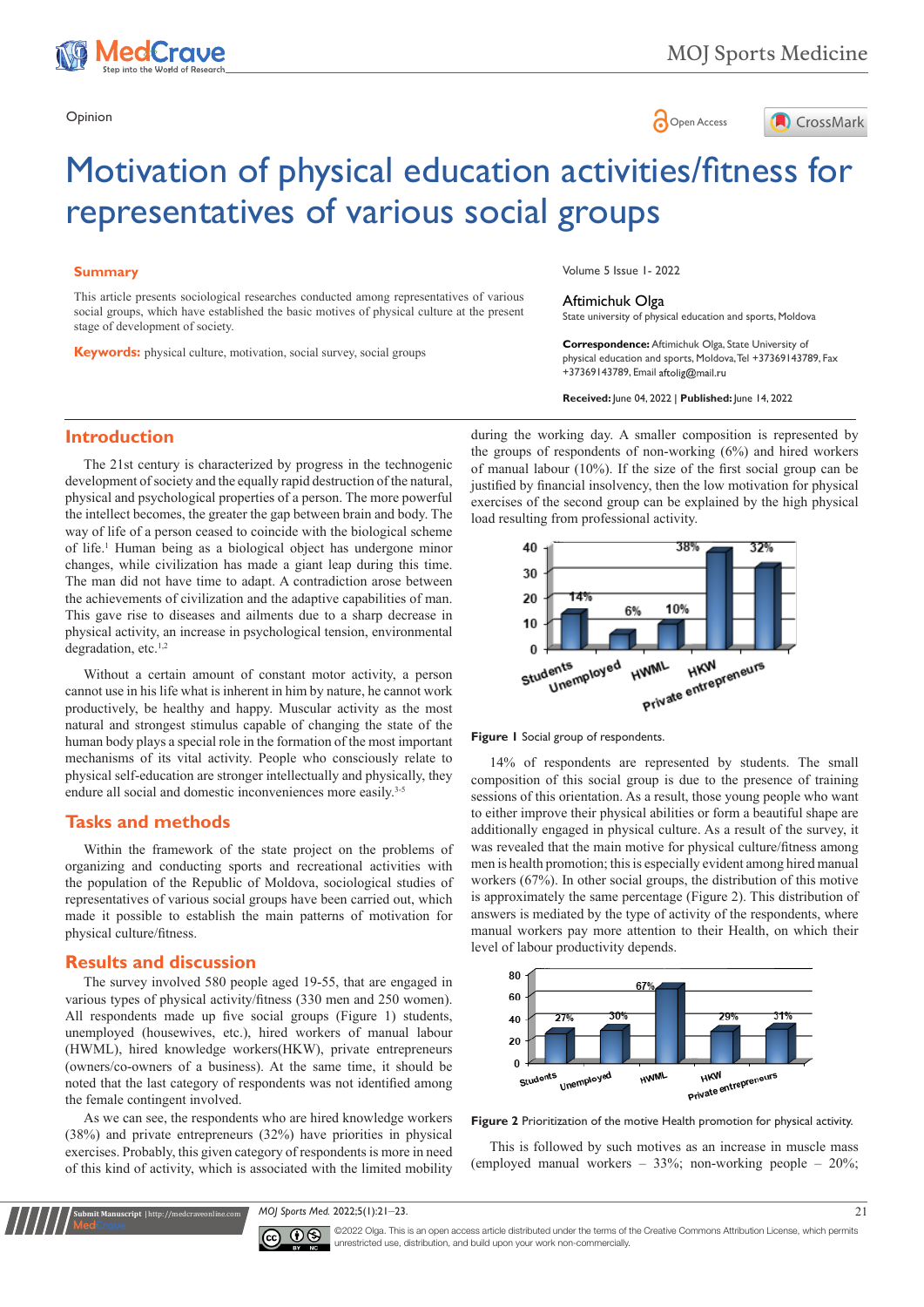students – 18%; (Figure 3) and an increase in emotional mood (employed knowledge workers– 29%; private entrepreneurs– 23%; students  $-18\%$ ; (Figure 4).



**Figure 3** The distribution of priorities of the motive "Increasing power capabilities" for doing physical activity.



physical activity.

If the motive for increasing muscle mass and strength capabilities for HWML is determined by the type of professional activity, then for students and non-workers it is due to the fashion for the muscular relief of the body. At the same time, we observe that the motive for raising the emotional mood for doing fitness is more related to respondents who are either engaged in monotonous activities (HKW) or who have a lot of contact communication (students, private entrepreneurs).

Only a small number of people are interested in the motive for achieving high sports results, mainly among the unemployed (5%), while representatives of other social groups did not indicate this reason.

A somewhat different picture is observed when interviewing women. The strongest motive for physical culture/fitness for them is to increase the emotional mood (Figure 5) especially in employees of knowledge work (31%). However, students (29%) and employees of physical work (28%) are also not far from being interested in raising a good mood, relieving psychological stress after a school and work day. This is due to the gender characteristics of women. A woman expresses her emotions more freely. Emotions become not a starting point, but a product. They are not parallel to the mind, but directly dependent on it. Gender psychology shows that women's emotions are more logical, because they are not separated from the mind.



**Figure 5** Prioritization of the motive "Increased emotional mood" for doing physical activity.

The second place is occupied by the motive of maintaining physical fitness, where hired manual labourers are especially concerned about this (28%). This provision is consistent with the choice of the male contingent of respondents the remaining answers are distributed approximately evenly (Figure 6).



**Figure 6** The distribution of priorities for the reason "Maintaining physical fitness" for doing physical activity.

Next comes the motive for getting rid of excess weight. This is most pronounced among non-working respondents – 33% and students – 24% (Figure 7). If for non-working respondents this is a panacea, since there are no other occupations, then for students this can be explained by their youth, the desire to look good in the eyes of their peers and the people around them.



**Figure 7** Prioritization of the reason "Getting rid of excess weight" for physical activity.

And only the fourth position is occupied by the motive of health promotion (Figure 8) and to a greater extent this is taken care of by the employees of knowledge work (23%), unemployed persons (22%), and students (19%). If students who do not have life experience do not pay close attention to their current health, then other respondents, in our opinion, are confident in themselves, in their vitality, like any modern woman.



**Figure 8** Prioritization of the reason "Health promotion" for physical activity.

During the survey, additional questions were asked, as a result of which it can be concluded that for both men and women, the prevailing factor in refusing to engage in physical culture/fitness is the lack of time. At the same time, in almost all social groups, the reasons for refusing to practice can be both a lack of desire to do it, and the high cost of these services, as well as injuries and illnesses, which is manifested in 25% of women. The poor material and technical base of sports facilities is mainly mentioned by the owners of their own business, which is due to their high demands on these

**Citation:** Olga A. Motivation of physical education activities/fitness for representatives of various social groups. *MOJ Sports Med.* 2022;5(1):21‒23. DOI: [10.15406/mojsm.2022.05.00112](https://doi.org/10.15406/mojsm.2022.05.00112)